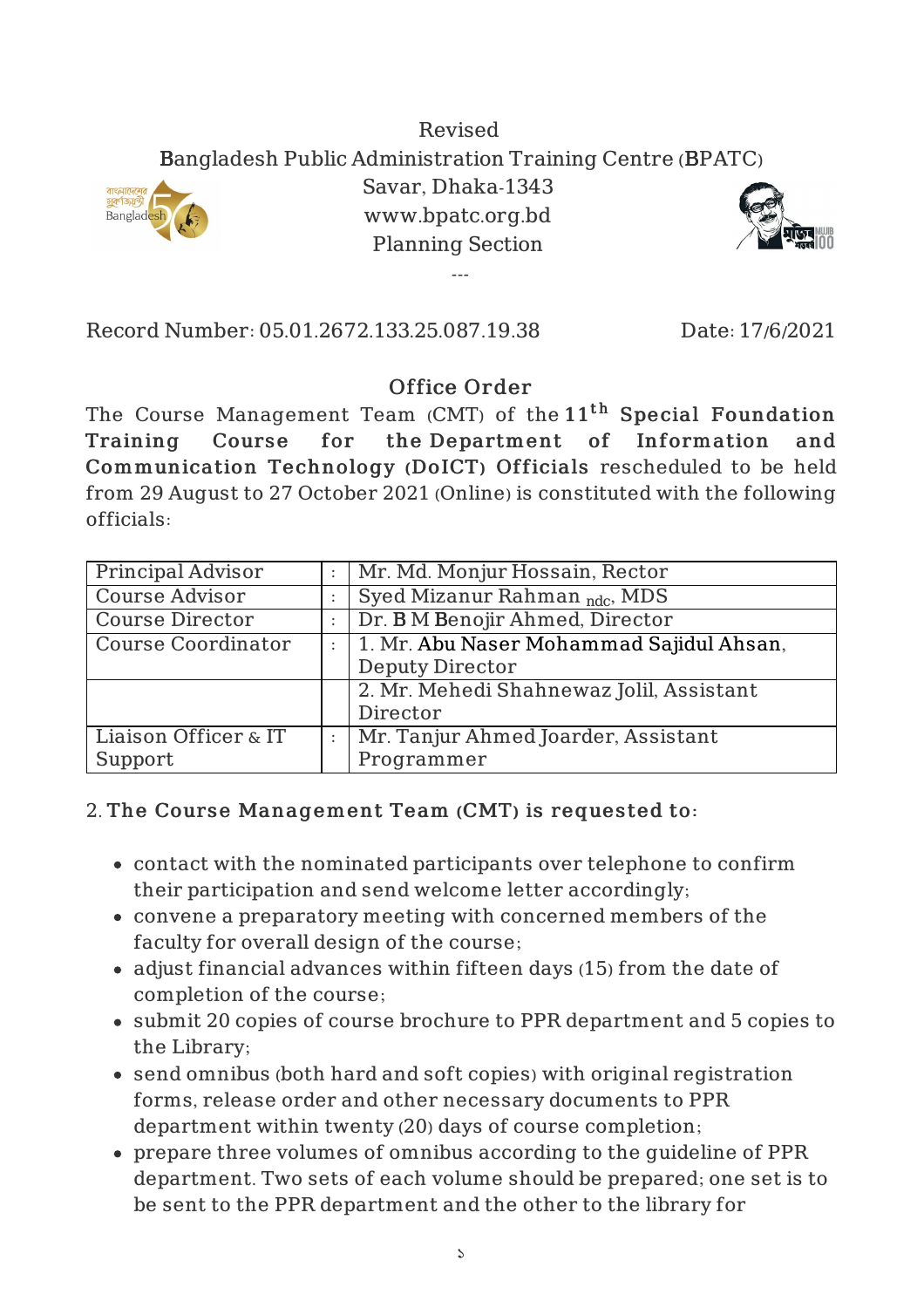preservation. Omnibus (three volumes) will consist of all handouts and be arranged module-wise and must bear page number and there will be an index in it. Course name, duration and course management team are to be mentioned in a separate top-page;

- moreover, a profile of guest speakers is to be added in a separate page
- send pen picture of the participants of the course to the Evaluation Department with in seven (7) working days of completion of the course;
- send a list of the participants to PPR department at the first day of the course;
- send a copy of the release order to the DoICT and PPR department on the closing day of the course;
- send soft copy of relevant papers to the programmer and MIS to publish on the BPATC's website;
- send a Completion Report (CR) of the course within 7 working days after the course ends;

3. All courses of the Centre should run as per standard norms. Course Management Team (CMT) is expected not to deviate from the existing norms without prior approval of the Rector. If necessary, any deviation proposal may be discussed in the faculty meeting;

4. The order is issued with the approval of the competent authority.

24-08-2021 Dr. Md. Mohoshin Ali Director Phone: 02224446607 Fax: 02224445029 Email: ppr.bpatc@gmail.com

Record Number: 05.01.2672.133.25.087.19.38/1(92) Copy for Kind Information and Necessary Action, 1) All Members (CMT), '11th Special Foundation Training Course for DoICT Officials', BPATC, Savar, Dhaka 2) Faculty (All), BPATC, Savar, Dhaka. 3) Programmer, BPATC, Savar, Dhaka (Please publish on the website of BPATC)

Date: 17/6/2021